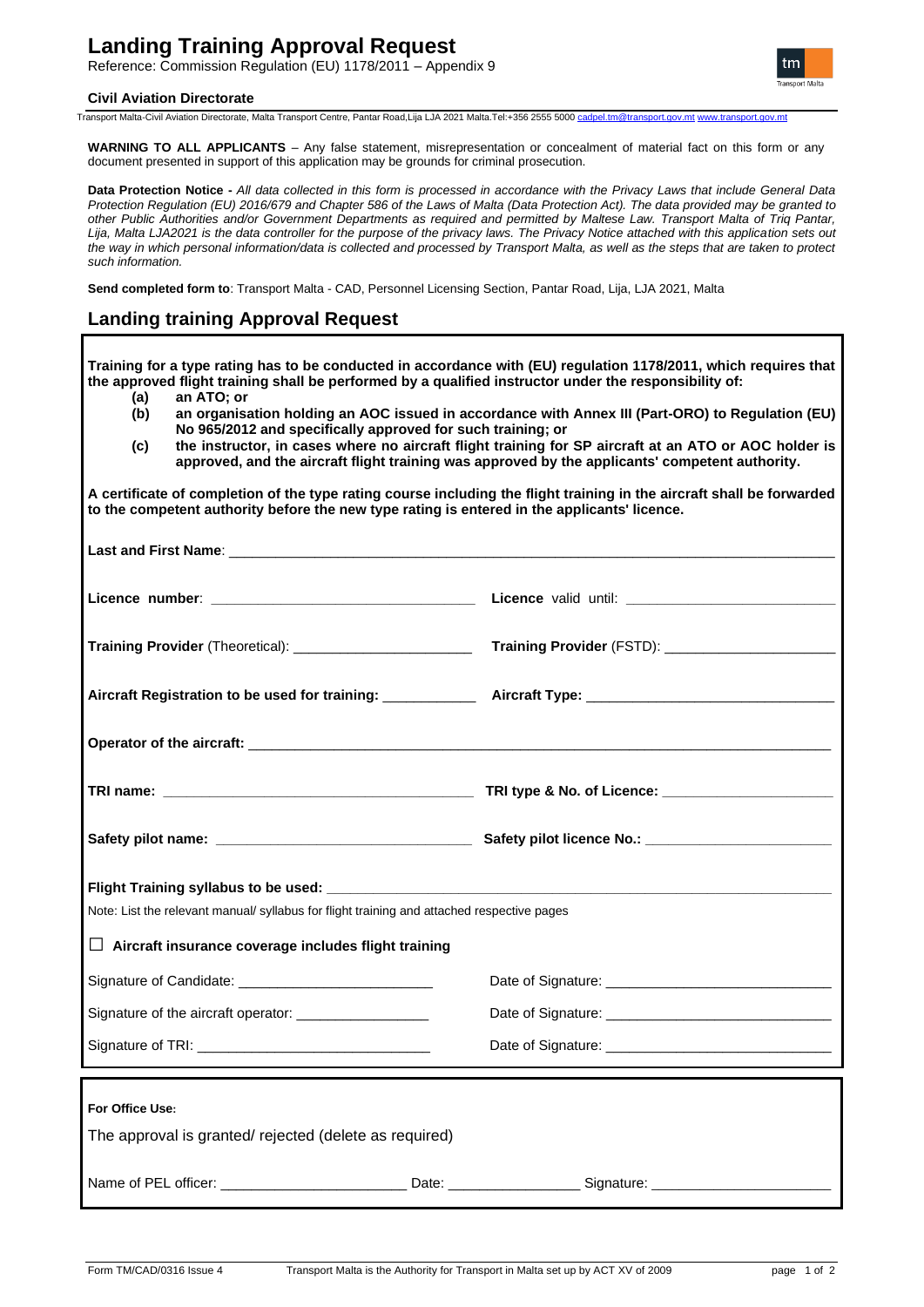# **Landing Training Approval Request**

Reference: Commission Regulation (EU) 1178/2011 – Appendix 9

## **Civil Aviation Directorate**

Transport Malta-Civil Aviation Directorate, Malta Transport Centre, Pantar Road,Lija LJA 2021 Malta.Tel:+356 2555 5000 [cadpel.tm@transport.gov.mt](mailto:cadpel.tm@transport.gov.mt) [www.transport.gov.mt](http://www.transport.gov.mt/)



# **Submission Instructions**

## **Documents required:**

- 1. A copy of the Candidate's licence held
- 2. A copy of the TRI licence and medical
- 3. A copy of the Safety Pilot licence and medical
- 4. A copy of all instructor licences / certificates
- 5. A copy of Candidate's Medical Certificate.
- 6. A copy of ATO Approval Certificate if not issued by Transport Malta
- 7. A copy of Course Completion Certificate
- 8. A copy of ATO Approval
- 9. A copy of AOC Approval including the OPS Specs
- 10. A copy of Flight Training Syllabus
- 11. A copy of Insurance cover